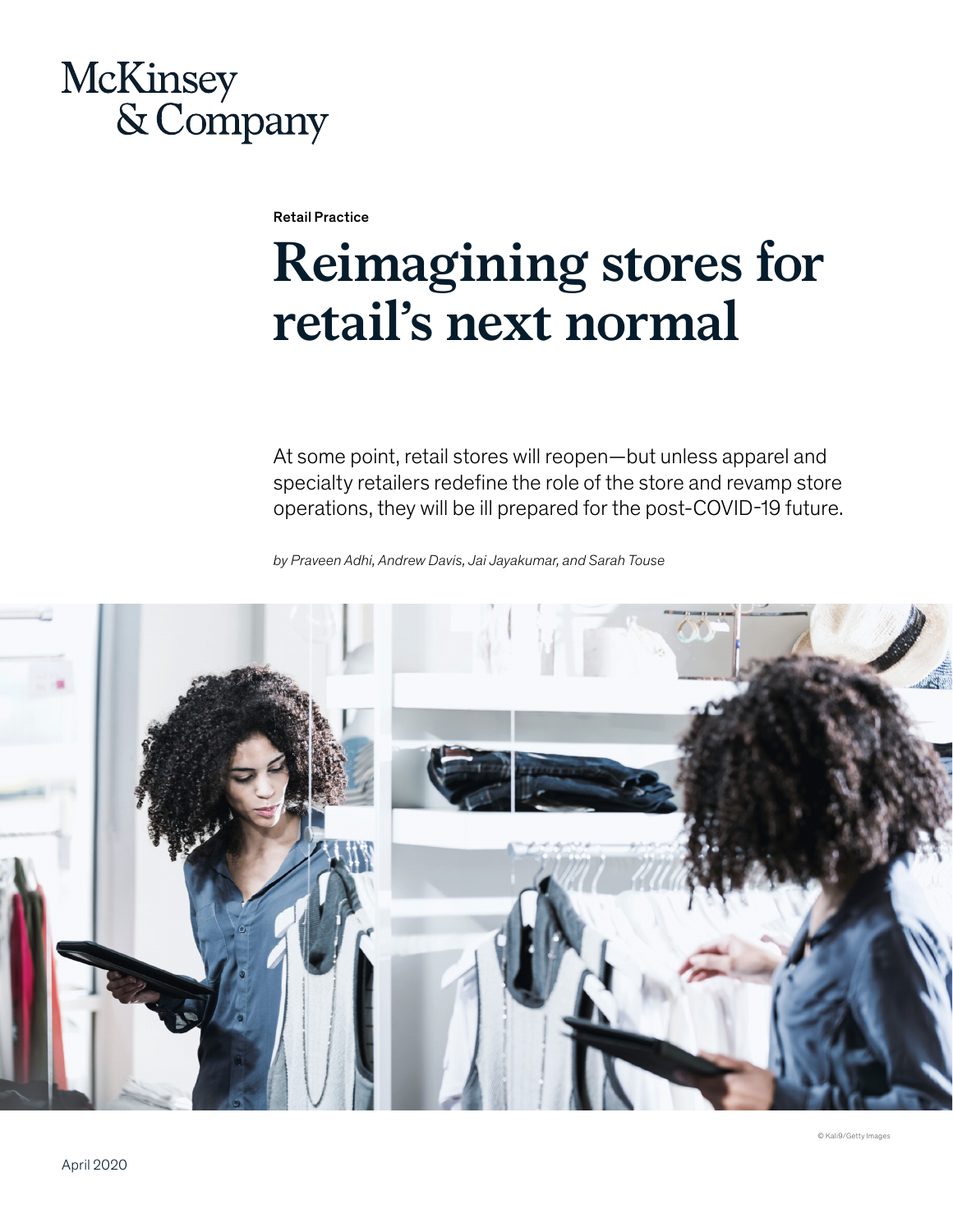As the COVID-19 pandemic erupted, hundreds of thousands of stores across the United States shut their doors, unsure as to when they would reopen. Retail workers have been furloughed or laid off en masse, causing widespread economic pain and deepening the devastation of an unprecedented public-health crisis.

At some point, stores will reopen and people will return to work, as evidenced in countries like China where the pandemic has passed its peak. The timing is uncertain and will differ across US markets, but what's certain is that stores can't simply pick up where they left off. COVID-19 has changed consumer behavior, perhaps permanently, and retail stores will need to take these new behaviors into account.

To maximize their potential when they emerge from the crisis, retailers must factor in the realities of the post-coronavirus world. In this article, we share a perspective on the trends that will affect US apparel and specialty retail stores postcrisis and the strategic imperatives that will enable them to thrive in the "next normal."<sup>1</sup>

# **How the crisis has changed consumer behavior**

Consumers have altered their shopping and buying behavior during the pandemic. For one, loss of income and declining consumer confidence have driven decreases in discretionary spending. In an April 6–12 survey of US consumers, 67 percent of respondents said they expect to spend less on apparel in the near future than they typically do.

A potentially longer-lasting behavioral change is the accelerated adoption of e-commerce. Even before the pandemic, consumers were increasingly browsing and buying online. In the recovery period, retailers could see spikes in online shopping even in categories that in the past were primarily storebased (such as makeup). It's also possible that

e-commerce will attract consumer segments that previously preferred to shop offline, such as baby boomers and Gen Zers. Post-pandemic, apparel executives expect up to a 13 percent increase in online penetration, according to a survey we conducted in early April. Indeed, retailers in Asia—where precrisis online penetration was much higher than in the United States—are expecting a "sticky" increase in online penetration of three to six percentage points as they reopen stores.

These trends will shape the industry's next normal and could have profound implications on a retailer's P&L. Store sales could plummet, fiercer competition and increased operational complexity due to workforce disruptions could contribute to margin compression, and the migration of sales from stores to e-commerce (typically a lower-margin channel for retailers) could further hurt profitability. To illustrate: if online penetration increases by ten percentage points and gross margin falls by one percentage point, driven by increased pricing pressure, retailers could expect store profitability to decline by up to five percentage points (exhibit). A hit to profitability of this magnitude could push a significant number of brick-and-mortar stores into loss-making territory.

In short, the coronavirus crisis has escalated the case for change for retail stores into a proverbial "burning platform." We urge retailers to prepare for the next normal by taking decisive action now. Forward-thinking retailers will redefine the role of their stores, streamline store operations, and reevaluate their store networks.

# **Strategic imperatives to prepare for the next normal**

To survive and thrive in the post-coronavirus world, apparel and specialty stores must fundamentally change how they operate on both sides of the P&L. We see three strategic imperatives for simultaneously improving the top line and the bottom line:

<sup>1</sup> Shubham Singhal and Kevin Sneader, "The future is not what it used to be: Thoughts on the shape of the next normal," April 2020, McKinsey.com.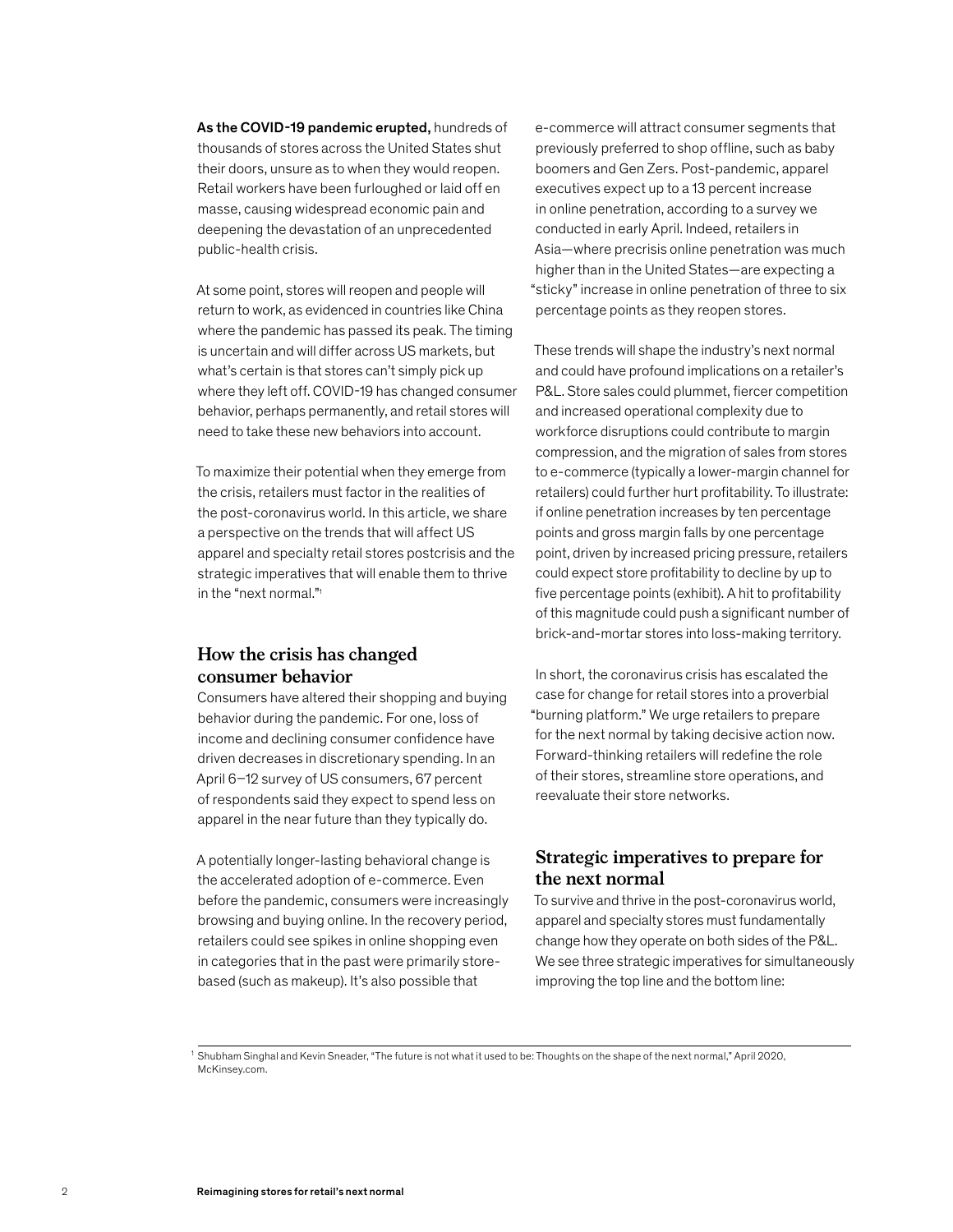#### Exhibit

# **If online penetration increases by ten percentage points, many stores could become unpro table.**





<sup>1</sup>Illustrates impact of a ten-percentage-point increase in online penetration.

#### Radically accelerate in-store omnichannel integration

Unless stores offer consumers a compelling value proposition, store traffic—which was already thinning in pre-coronavirus times—will slow to a trickle. Consumers are now accustomed to staying home for weeks at a time and buying a wide range of products online. In the future, they won't visit stores unless retailers give them good reason to. Retailers must therefore gain a deep and up-to-date understanding of customer preferences, envision a new role for their stores in light of these preferences, and execute surgical changes to store formats and in-store customer experience.

During the crisis, physical distancing and stayat-home mandates compelled retailers large and small to launch omnichannel initiatives, with even mom-and-pop stores offering contactless curbside pickup. In-store omnichannel integration will become "table stakes" in the next normal. In our survey of US apparel executives, 76 percent said they plan to improve omnichannel integration in stores.

To jump-start this integration, retailers could consider the following actions:

— *Redefine the role of the store.* More than ever, stores need to offer unique customer experiences instead of simply serving as transactional venues. To better cater to changing customer preferences in the next normal, stores should seek to deliver a superior product-discovery experience and provide access to exclusive merchandise (for example, through "in store only" and "in store first" product launches).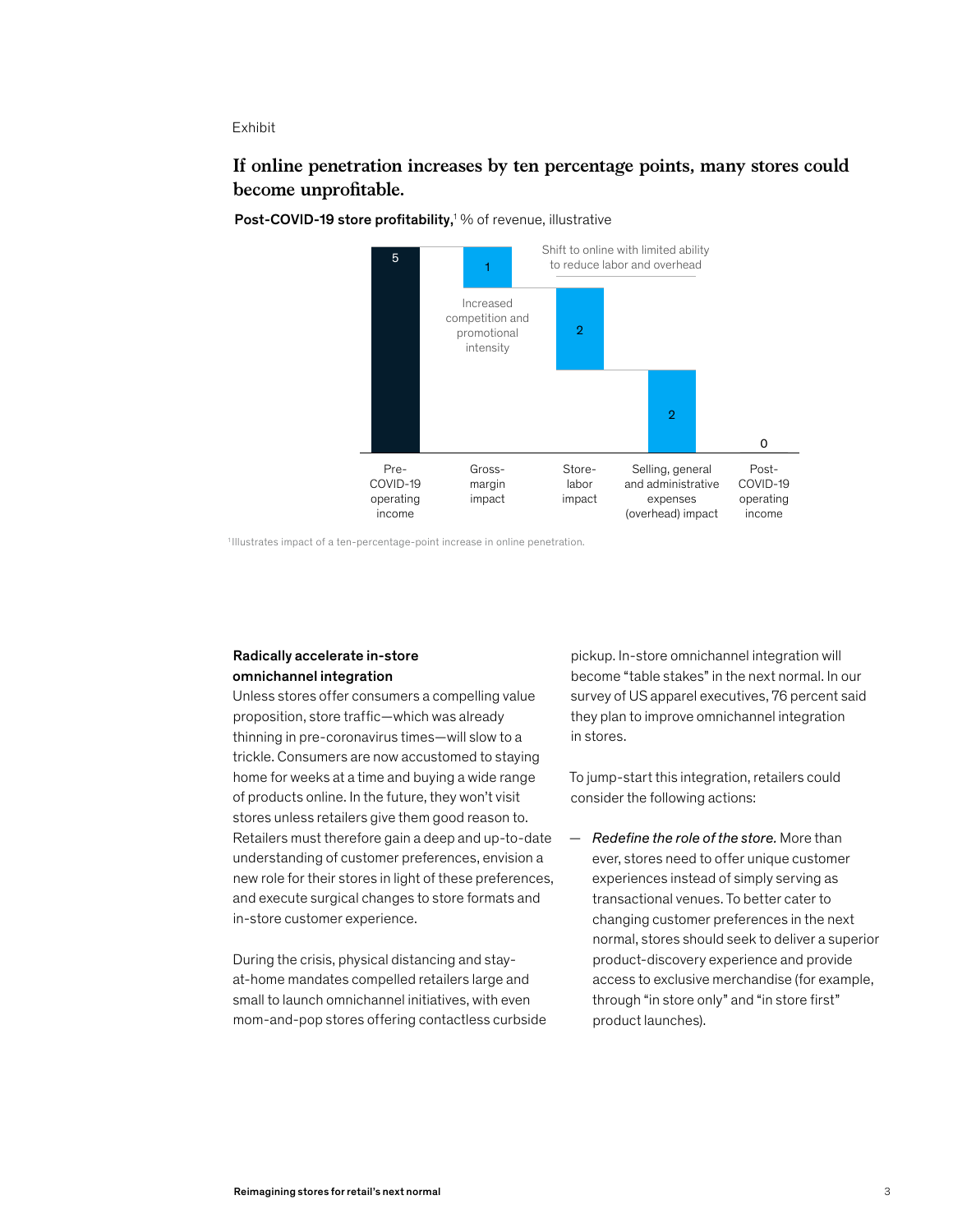**When stores reopen, retailers can't expect a seamless return to pre-coronavirus norms. They will need to reset stores' cost structures and prepare their workforce for the next normal.**

- *Offer omnichannel fulfillment basics.* To meet rising customer demand for contactless fulfillment options, retailers should introduce curbside pickup and "buy online, pick up in store" (BOPIS) features and continuously improve the execution of these services.
- *Build an omnichannel staff.* Retailers should invest in training and equipping store associates to engage with customers online, so that store staff can guide customers at the start of the product-discovery journey and interact with them postpurchase. Retailers with a truly omnichannel mindset could also reward store associates for influencing online sales in local zip codes.
- *Enable personalization of in-store touchpoints.*  If store associates have access to customer data generated both offline and online (for example, data on loyalty and purchase behavior across channels), they can tailor their customer interactions accordingly. Even customers that start and end their journeys online can then receive personalized attention in stores.

#### Reimagine store operations to reflect the new reality

When stores reopen, retailers can't expect a seamless return to pre-coronavirus store-operations norms. They will need to reset stores' cost structures and prepare their workforce for the next normal.

#### 1. Reset store cost structure

Retailers may find that they need to deliver 20 to 30 percent improvement in store productivity to compensate for the channel shift away from physical stores. To achieve this, they will need to relentlessly simplify store operations and rebalance the allocation of store costs to support the increasing volume of in-store omnichannel activities.

- *Shift complexity upstream.* To support stores with reduced postcrisis staffing levels, storeoperations leaders should collaborate with the merchandising function to reset storereplenishment frequency and minimum stock levels to reflect postcrisis sales and traffic in stores. In addition, distribution and sourcing teams can potentially find ways to shift certain tasks (such as price tagging and labeling) away from stores and to distribution centers or, where possible, vendor locations.
- *Rapidly digitize and automate non-value-added work.* Retailers should digitize and automate in-store activities, where possible, to free up associates for higher-value work. This includes automating labor scheduling, expanding the use of self-checkout and mobile checkout, and providing remote-management tools for store and field managers.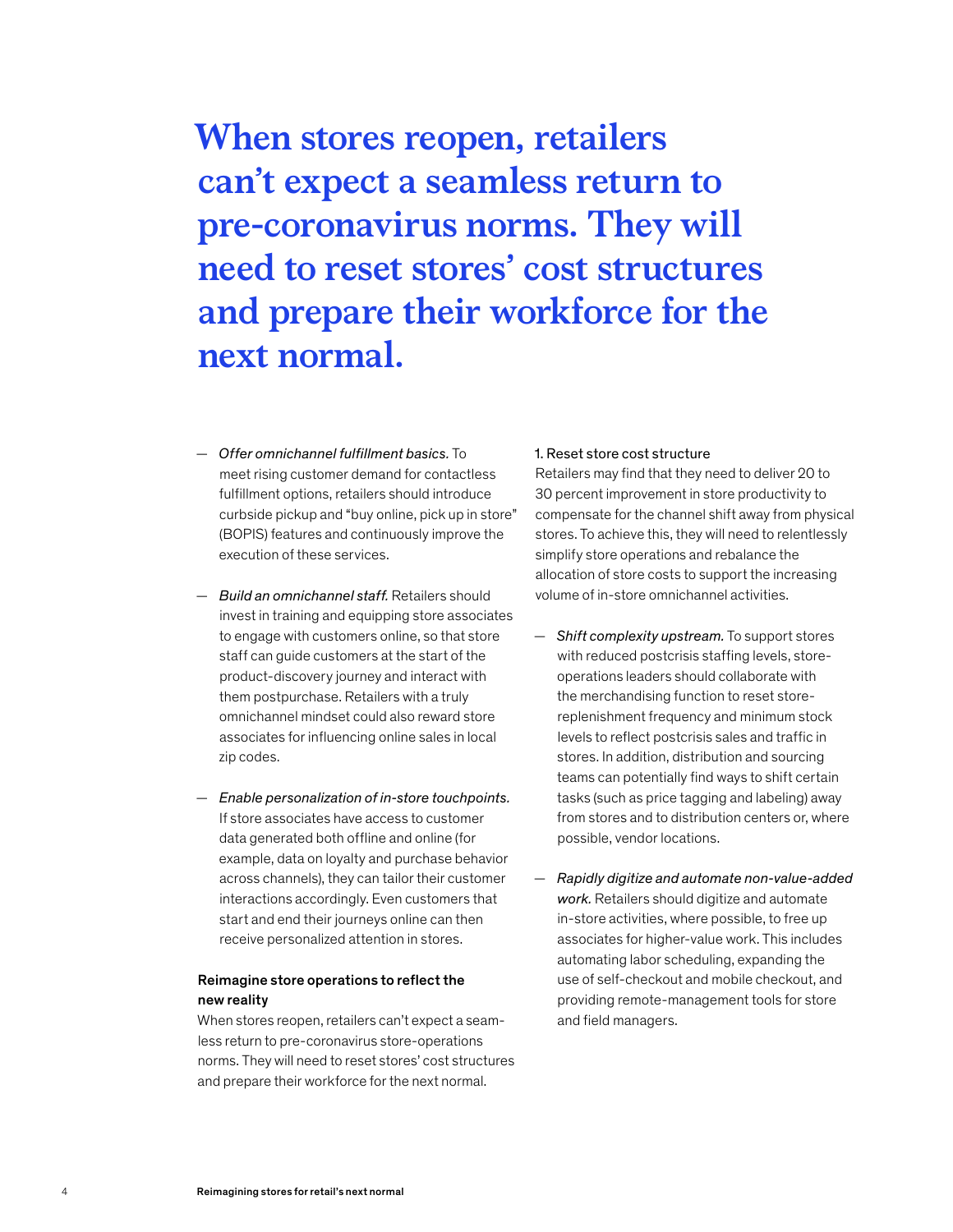— *Introduce contactless self-serve features for omnichannel transactions.* Over the past few weeks, consumers have increased their adoption of contactless services in retail sectors such as grocery. There's a good chance they will continue to demand similar experiences in other brick-and-mortar settings even after the pandemic. Retailers should consider providing contactless self-serve options for online order pickups, price checks, and returns management. (We've found, for example, that 60 to 70 percent of the typical retailer's returns process can be digitized.)

### 2. Prepare the workforce for the next normal The pandemic has caused dramatic disruption in the retail frontline workforce. In our survey of apparel and specialty-retail executives, 75 percent indicated that their companies have either furloughed or laid off store associates since the crisis began. During the recovery, retailers should shape their future workforce to support the evolving role of the store and should improve workforce flexibility to prepare for potential recurring virus-related disruptions.

— *Retain pre-COVID-19 talent.* Given the scale of furloughs and layoffs (some retailers have furloughed all store associates), retailers risk losing some of their high-performing associates for good. One way to minimize this risk would be to stay in touch with furloughed store associates and provide regular updates on store reopening plans and timelines. Retailers can use a variety of digital tools to conduct online huddles and one-on-one check-ins or to issue periodic newsletters. They might also consider redeploying store associates to fill omnichannel roles as they wait for stores to reopen.

- *Improve training and onboarding.* Digital learning tools can help facilitate training outside the traditional store or classroom settings. Microtrainings—which consist of a series of short, focused learning modules often delivered through rich media formats—can serve as an effective training approach to accelerate onboarding and improve retention. Store processes, including sales effectiveness, visual merchandising, and price and promotion management, could be ideal candidates for microtraining initiatives.
- *When rebuilding store teams, rethink workforce composition.* The lasting effects of the crisis call for a reevaluation of store-associate roles, expected skills, minimum staffing levels, and other aspects of team composition. Retailers may need to upskill store associates to achieve the required digital fluency and cross-train employees to optimize the number of distinctive store roles.
- *Improve workforce flexibility.* Retailers should increase the agility of their workforce models to manage any potential future virusrelated disruptions and to better respond to changes in store traffic. This could include enabling employee mobility across stores and incorporating "gig" workers into the store workforce.

#### Optimize the store network based on omnichannel performance

Retailers had been rightsizing their store network even before the COVID-19 crisis—but the pandemic has heightened the urgency for them to have a clear vision of their future-state network. In our survey, 53 percent of respondents said they expect to close underperforming stores in the aftermath of COVID-19.

Retailers should incorporate their future-state vision into their store reopening plans. To do this right, they must make network decisions based on an omnichannel perspective of long-term store